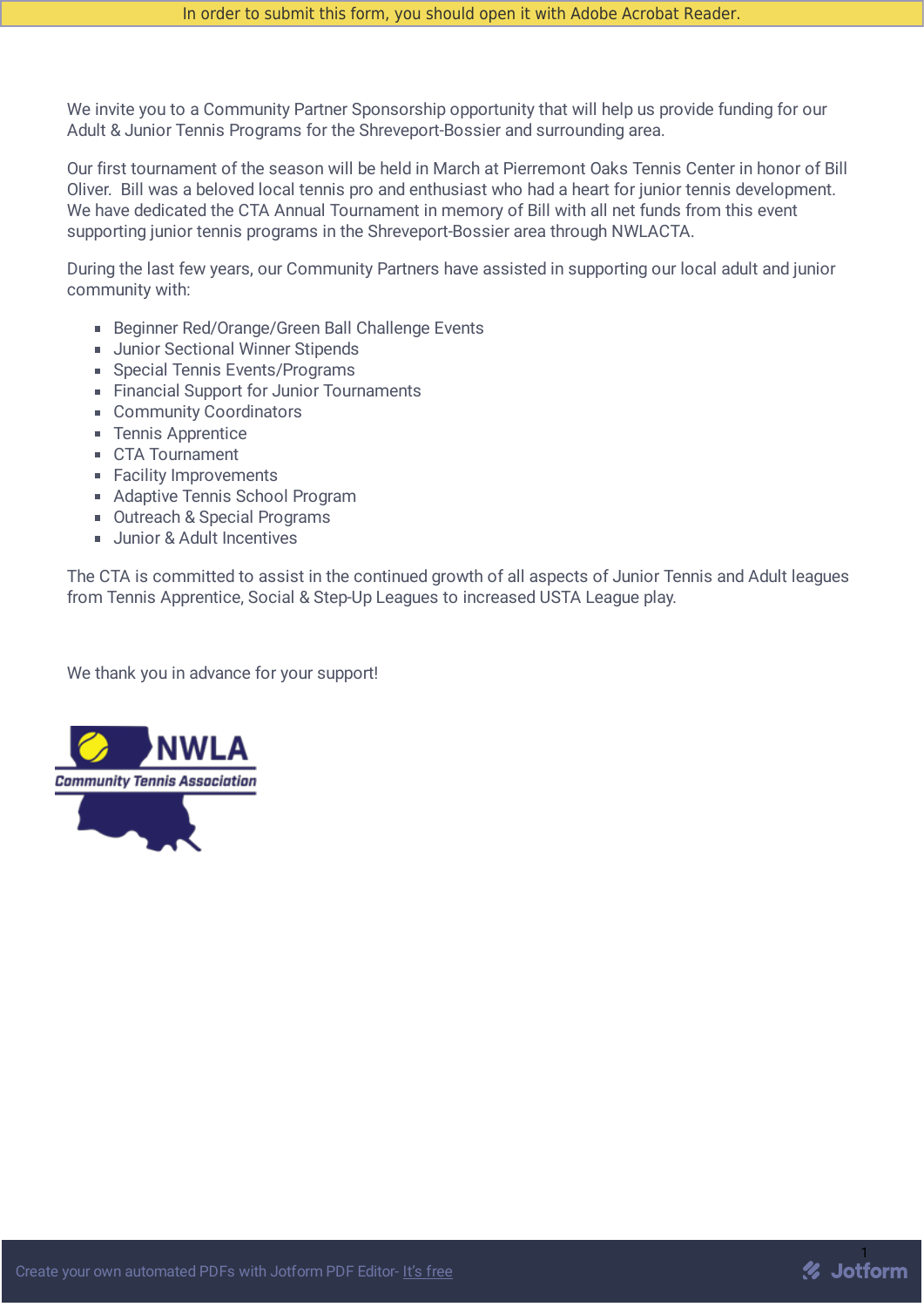# **Community Partner Sponsorships**

- **Grand Slam Partner(\$2500.00 plus)**
- Name/Logo printed at Top of tournament player bags/gifts & handouts
- NWLACTA will supply a banner that will be posted at all CTA Events & Tournaments
- Promotion via all tournament signage, website, social and print media
- 6 player registrations or 3 Teams (value of \$480.00)
- 4 social fee bands (value of \$120.00)
- **US Open Partner (\$1500.00 plus)**
- Name/Logo printed on tournament player bags/gifts & handouts
- Partner may supply banner that will be posted at all CTA Events & Tournaments
- Promotion via signage, website, social and print media for year
- 4 player registrations or 2 Teams (value of \$320.00)
- 2 social fee bands (value of \$60.00 per event)
- **Trophy Partner (\$1000.00 plus)**
- Name/Logo printed on tournament player bags/gifts & handouts
- Partner may supply banner that will be posted at all CTA Events & Tournaments
- Promotion via signage, website, social and print media for year
- 2 player registrations or 1 Team (value of \$180.00 per event)
- 2 social fee bands (value of \$60.00 per event)
- **Final Round Partner (\$500.00 plus)**
- Name/Logo printed on tournament handouts
- Partner may supply banner that will be posted at all CTA Events & Tournaments
- Promotion via signage, website, social and print media for year
- 1 player registration (value of \$80.00)
- 2 social fee bands (value of \$60.00 per event)
- **Friends of CTA Partner (\$100.00 plus or Items Donated)**
- Name/Logo printed on tournament flyer handouts
- Partner may supply banner that will be posted all CTA Events & Tournaments
- Promotion via social and print media

| <b>Date</b> |      |  |
|-------------|------|--|
|             |      |  |
| Month Dav   | Year |  |

## **Company Community Partner Name**

# **Contact Name For Company**

First Name Last Name

#### **Individual Community Partner Name**

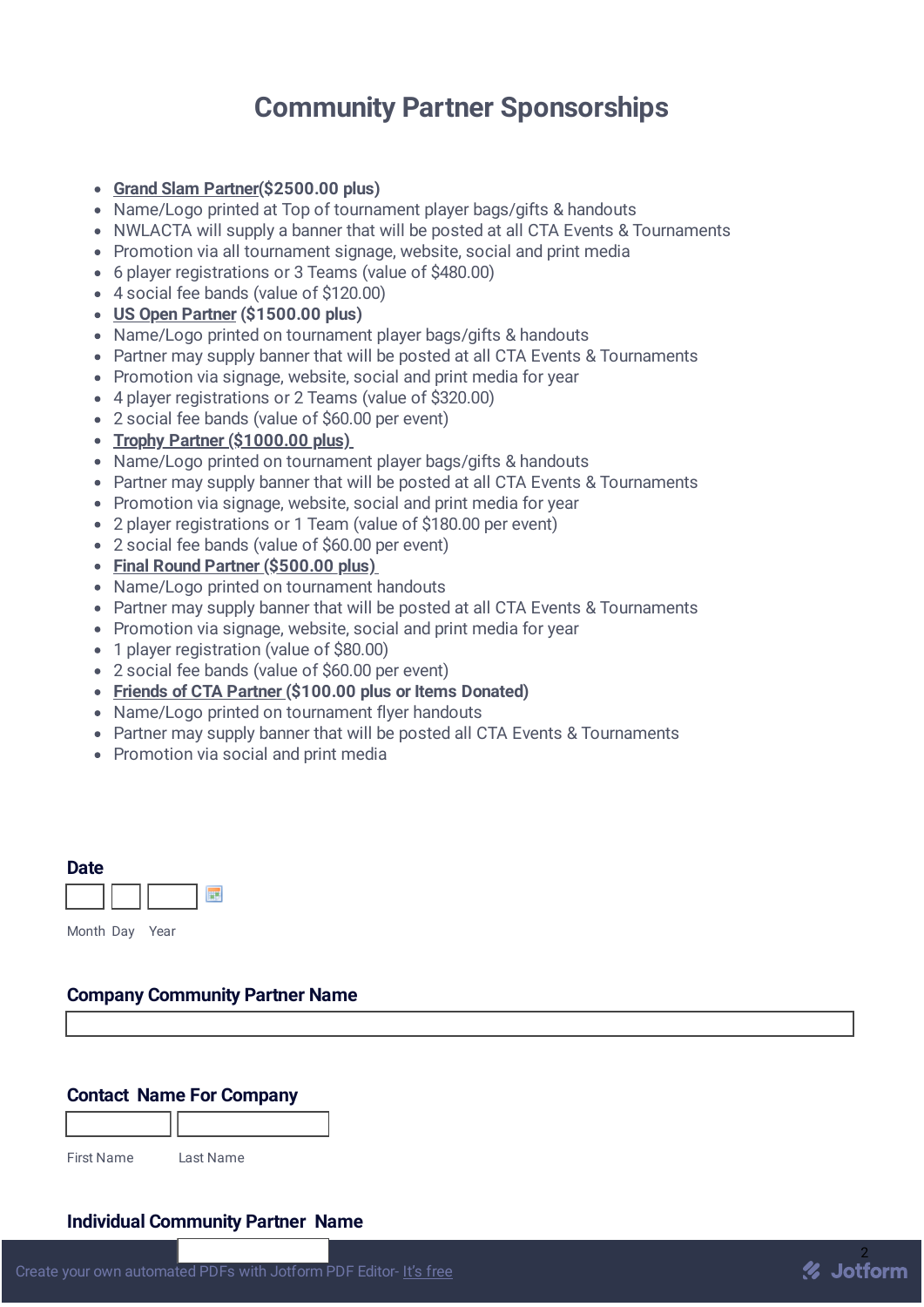First Name

#### **E-mail \***

| example@example.com          |                     |
|------------------------------|---------------------|
| Phone Number *               |                     |
|                              |                     |
| Area Code                    | <b>Phone Number</b> |
| <b>Address</b>               |                     |
|                              |                     |
| <b>Street Address</b>        |                     |
| <b>Street Address Line 2</b> |                     |
|                              |                     |
| City                         | State / Province    |
|                              |                     |
| Postal / Zip Code            |                     |

I or my company would like to donate the following for Fundraiser/Event Giveaways or Tournament "Hit For Prizes and/or Drawing"

*(Please list Item and Value in following boxes)*

### **Item Description and Value**

#### **Item Description and Value**

# **Item Description and Value**

# **Monetary Donation \***